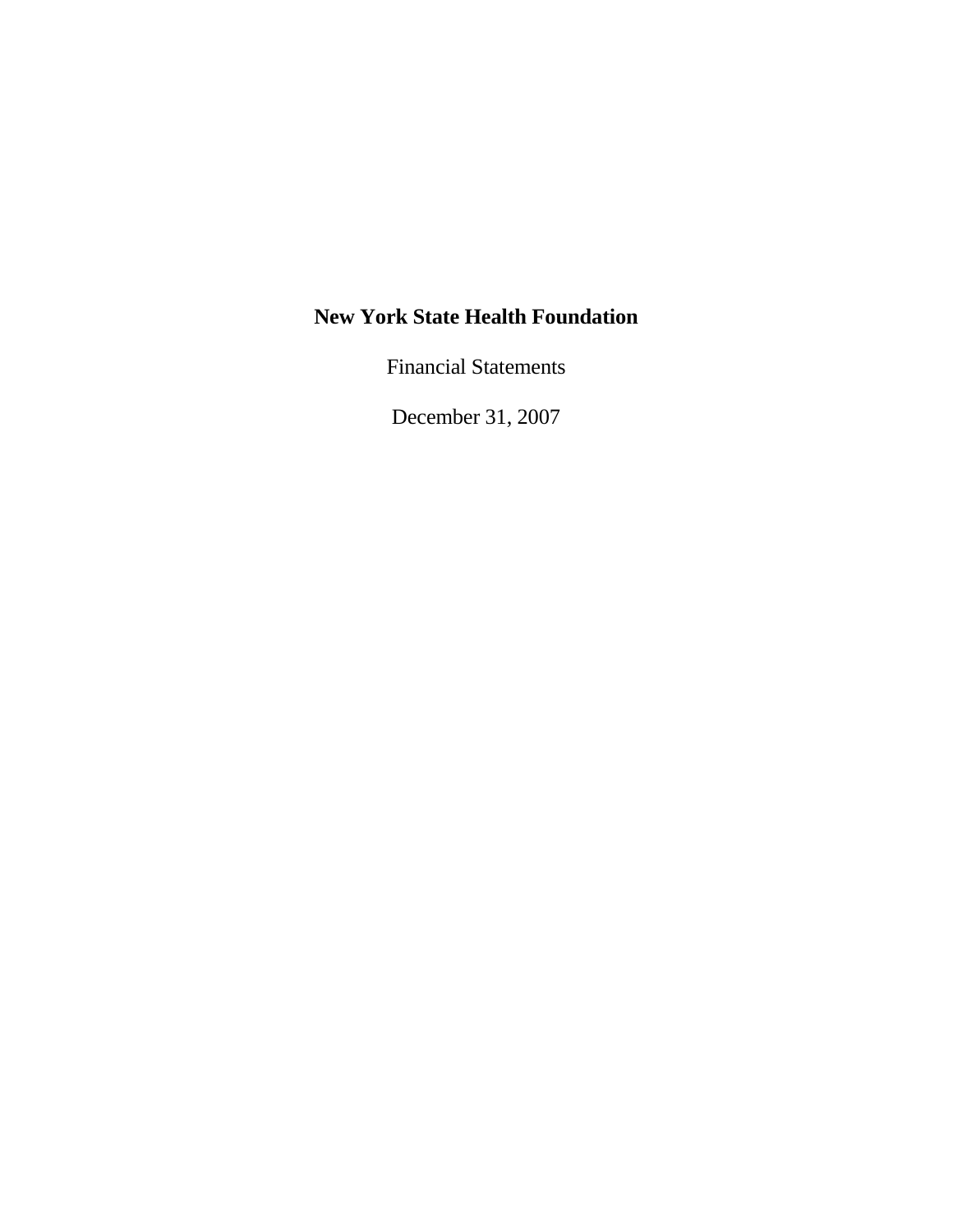### **Independent Auditors' Report**

### **Board of Directors New York State Health Foundation**

We have audited the accompanying statements of financial position of New York State Health Foundation (the "Foundation"), formerly The New York Charitable Asset Foundation, as of December 31, 2007 and 2006, and the related statements of activities and cash flows for the years then ended. These financial statements are the responsibility of the Foundation's management. Our responsibility is to express an opinion on these financial statements based on our audits.

We conducted our audits in accordance with auditing standards generally accepted in the United States of America. Those standards require that we plan and perform the audit to obtain reasonable assurance about whether the financial statements are free of material misstatement. An audit includes consideration of internal control over financial reporting as a basis for designing audit procedures that are appropriate in the circumstances, but not for the purpose of expressing an opinion on the effectiveness of the Foundation's internal control over financial reporting. Accordingly, we express no such opinion. An audit also includes examining, on a test basis, evidence supporting the amounts and disclosures in the financial statements, assessing the accounting principles used and significant estimates made by management, as well as evaluating the overall financial statement presentation. We believe that our audits provide a reasonable basis for our opinion.

In our opinion, the financial statements referred to above present fairly, in all material respects, the financial position of New York State Health Foundation as of December 31, 2007 and 2006, and the changes in its nets assets and its cash flows for the years then ended in conformity with accounting principles generally accepted in the United States of America.

Our audits were made for the purpose of forming an opinion on the basic financial statements taken as a whole. The supplemental schedule on page 9 is presented for the purpose of additional analysis and is not a required part of these basic financial statements. Such information for 2007 has been subjected to the audit procedures applied in the audit of the basic financial statements and, in our opinion, is fairly presented in all material respects in relation to the basic financial statements taken as a whole. The supplemental information for 2006 was derived from the Foundation's 2006 financial statements on which we issued our report dated May 4, 2007.

New York, New York April 21, 2008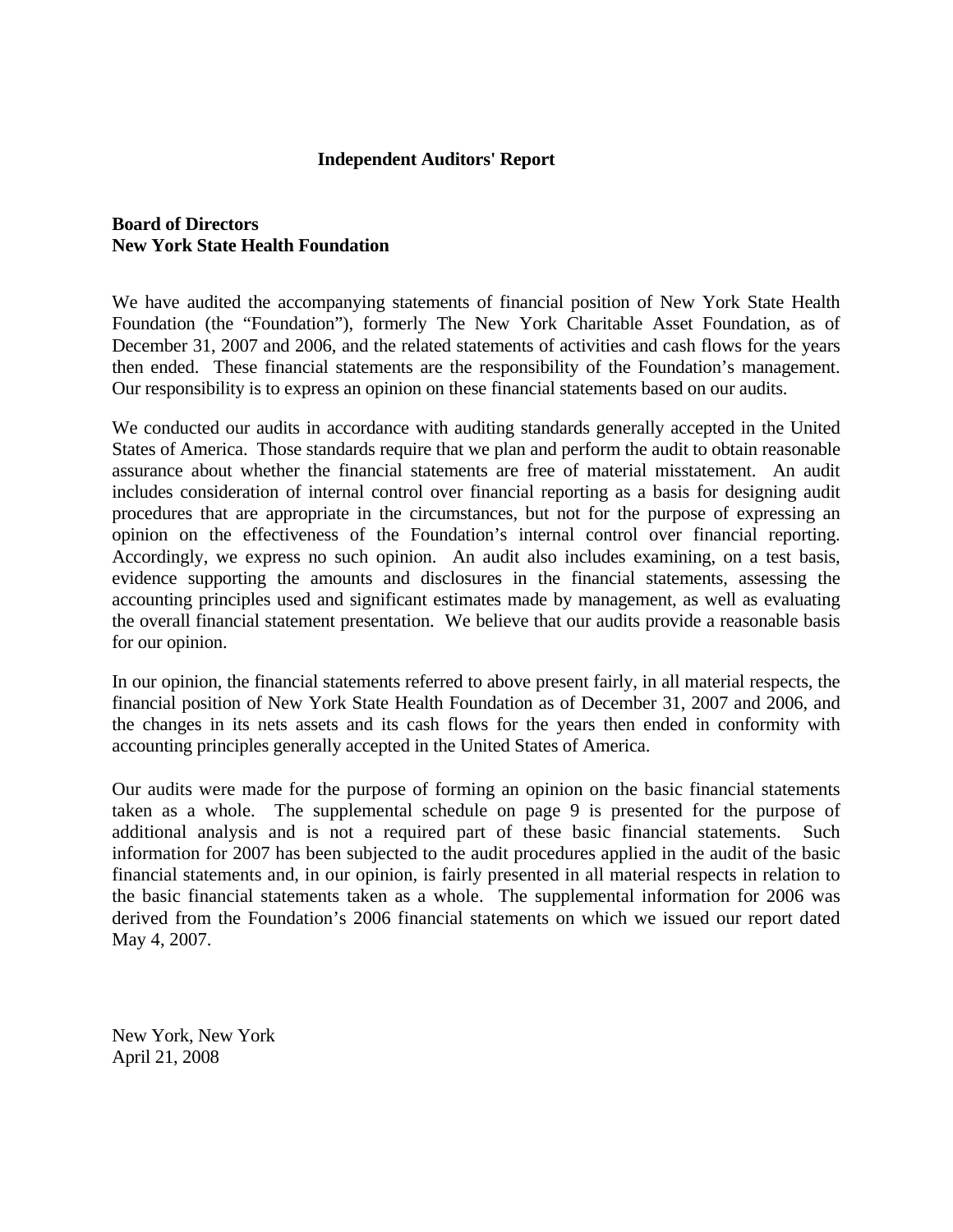# Statements of Financial Position

December 31,

|                                                  | 2007            | 2006               |
|--------------------------------------------------|-----------------|--------------------|
| <b>ASSETS</b>                                    |                 |                    |
| Cash and cash equivalents                        | \$<br>4,751,644 | \$<br>4,181,062    |
| Accrued investment income                        | 1,885,425       | 476,309            |
| Prepaid expenses                                 | 94,972          | 97,615             |
| Prepaid federal excise tax                       | 105,000         |                    |
| Investments                                      | 294,841,932     | 282,916,563        |
| Deposits                                         | 54,842          | 65,592             |
| Property and equipment, net                      | 210,254         | 182,019            |
|                                                  | \$ 301,944,069  | 287,919,160        |
| <b>LIABILITIES AND NET ASSETS</b><br>Liabilities |                 |                    |
| Accounts payable and accrued expenses            | \$<br>203,444   | \$<br>166,070      |
| Grants payable, net                              | 6,595,637       | 2,898,612          |
| Deferred rent                                    | 39,928          |                    |
| Federal excise tax payable                       |                 | 1,708,000          |
| Deferred federal excise tax                      | 310,000         | 166,000            |
| <b>Total Liabilities</b>                         | \$<br>7,149,009 | 4,938,682          |
| <b>Net Assets</b>                                | 294,795,060     | 282,980,478        |
|                                                  | \$ 301,944,069  | 287,919,160<br>\$. |

# See notes to financial statements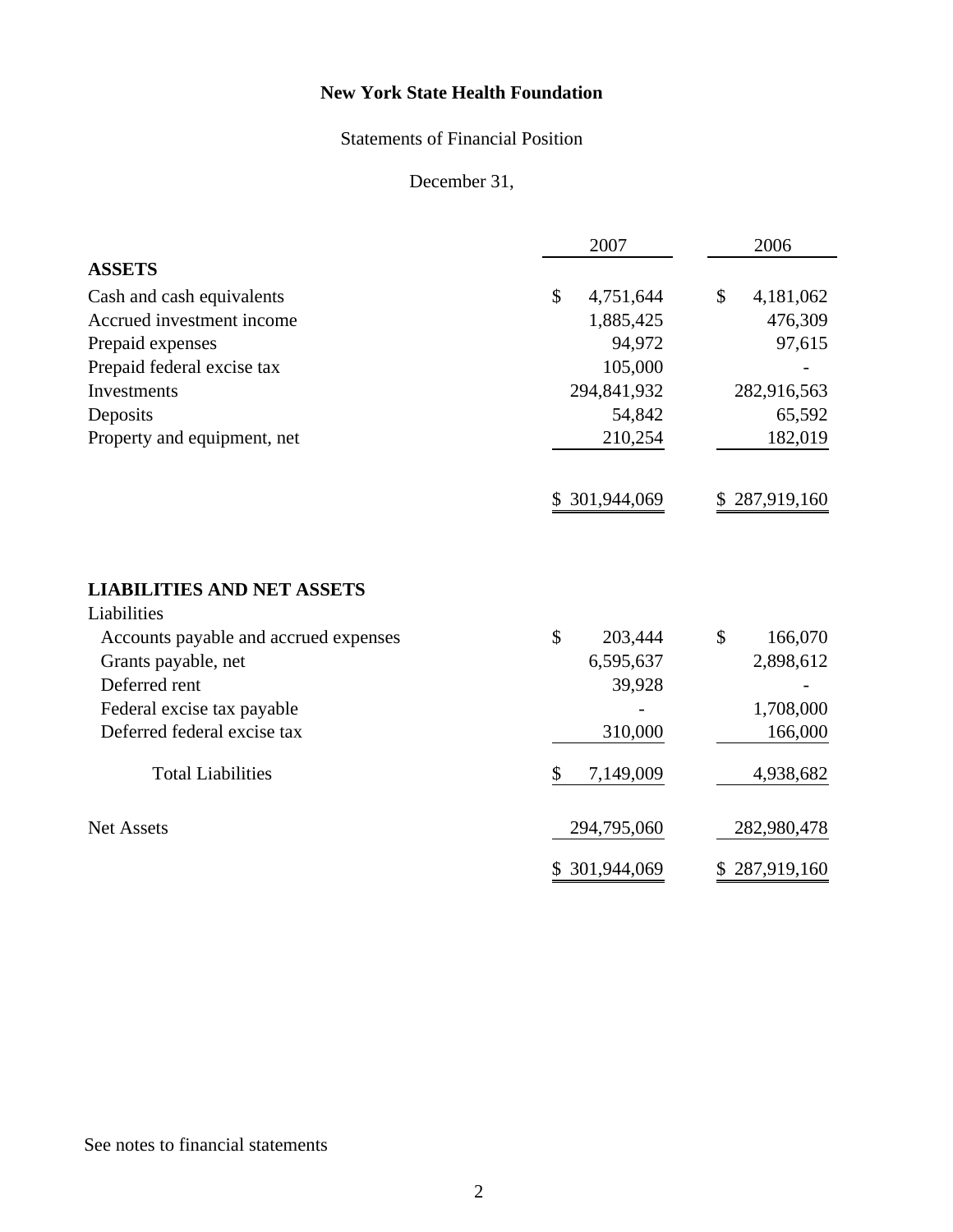# Statements of Activities

# Years Ended December 31,

|                                                 | 2007                        | 2006            |  |
|-------------------------------------------------|-----------------------------|-----------------|--|
| <b>INVESTMENT INCOME</b>                        |                             |                 |  |
| Interest and dividends                          | $\mathcal{S}$<br>11,286,540 | \$<br>8,341,713 |  |
| Net realized gain from sale of investments      | 1,409,105                   | 165,203,663     |  |
|                                                 | 12,695,645                  | 173,545,376     |  |
| Less: Investment expense                        | 293,914                     | 173,805         |  |
| Net Investment Income                           | 12,401,731                  | 173, 371, 571   |  |
| <b>EXPENSES</b>                                 |                             |                 |  |
| Grants authorized                               | 12,180,265                  | 5,957,433       |  |
| Program support, planning and development       | 2,025,573                   | 812,977         |  |
| <b>Total Program Services</b>                   | 14,205,838                  | 6,770,410       |  |
| Operations and governance                       | 545,643                     | 385,283         |  |
| <b>Total Expenses</b>                           | 14,751,481                  | 7,155,693       |  |
| Change in Net Assets before Federal Excise      |                             |                 |  |
| Taxes and Unrealized Gain (Loss) on Investments | (2,349,750)                 | 166,215,878     |  |
| (Provision) benefit for federal excise tax      | (189, 232)                  | 1,596,916       |  |
| Unrealized gain (loss) on investments           | 14,353,564                  | (159, 559, 078) |  |
| Change in Net Assets                            | 11,814,582                  | 8,253,716       |  |
| <b>NET ASSETS</b>                               |                             |                 |  |
| Beginning of year                               | 282,980,478                 | 274,726,762     |  |
| End of year                                     | \$294,795,060               | \$282,980,478   |  |

# See notes to financial statements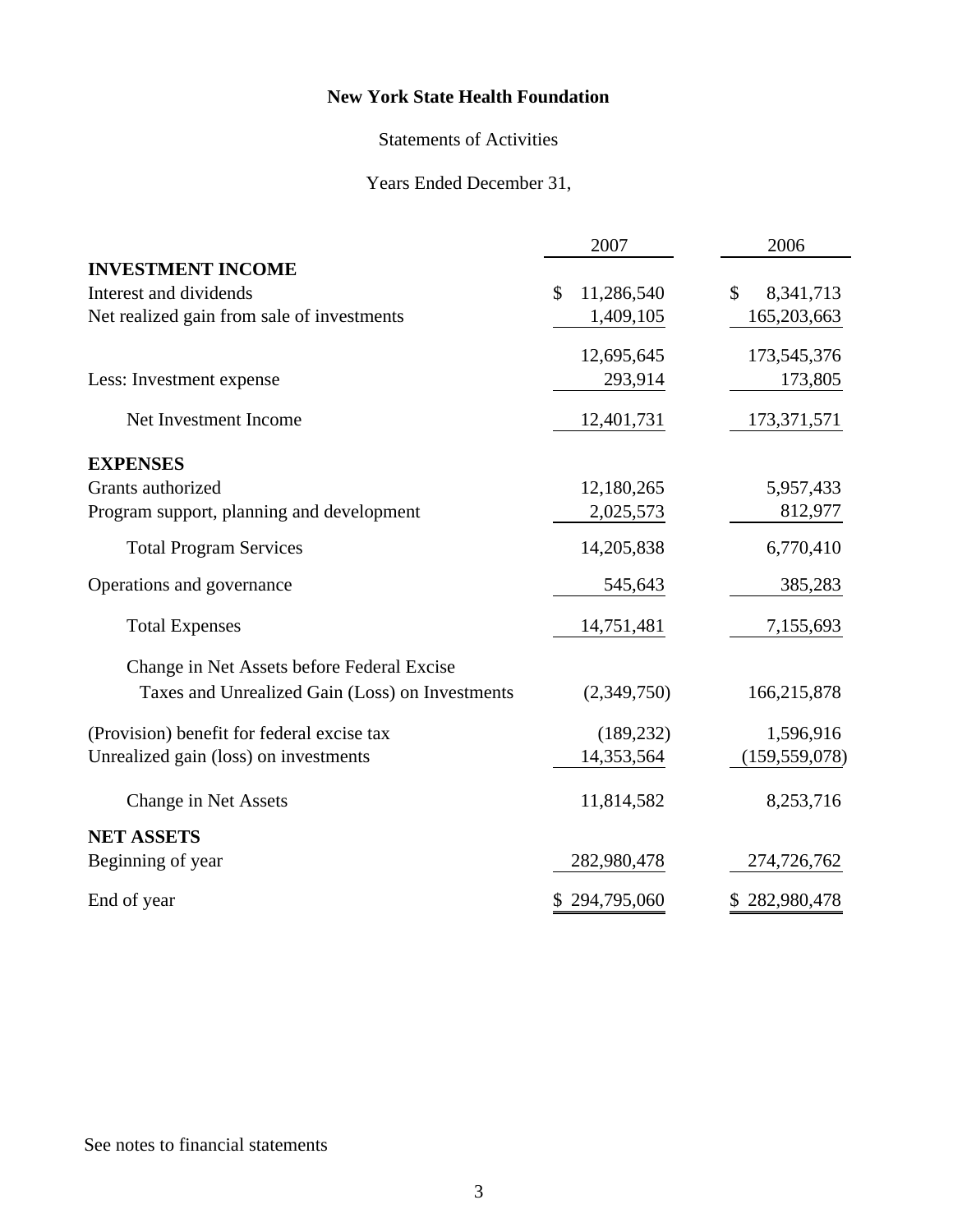## Statements of Cash Flows

Years Ended December 31,

|                                                      | 2007             | 2006             |  |
|------------------------------------------------------|------------------|------------------|--|
| <b>CASH FLOWS FROM OPERATING ACTIVITIES</b>          |                  |                  |  |
| Change in net assets                                 | \$<br>11,814,582 | \$<br>8,253,716  |  |
| Adjustments to reconcile change in net assets        |                  |                  |  |
| to net cash (used) provided by operating activities  |                  |                  |  |
| Depreciation                                         | 47,590           | 1,442            |  |
| Realized gains from sale of investments              | (1,409,105)      | (165, 203, 663)  |  |
| Unrealized (gain) loss on investments                | (14, 353, 564)   | 159,559,078      |  |
| Federal excise tax provision (benefit) on unrealized |                  |                  |  |
| investment gains (losses)                            | 144,000          | (3,356,530)      |  |
| Changes in operating assets and liabilities          |                  |                  |  |
| Accrued investment income                            | (1,409,116)      | (407, 278)       |  |
| Prepaid expenses                                     | 2,643            | (43,745)         |  |
| Prepaid excise tax                                   | (105,000)        |                  |  |
| Accounts payable and accrued expenses                | 37,374           | 88,627           |  |
| Grants payable, net                                  | 3,697,025        | 2,898,612        |  |
| Deferred rent                                        | 39,928           |                  |  |
| Federal excise tax payable                           | (1,708,000)      | 1,708,000        |  |
| Net Cash (Used) Provided by Operating Activities     | (3,201,643)      | 3,498,259        |  |
| <b>CASH FLOWS FROM INVESTING ACTIVITIES</b>          |                  |                  |  |
| Purchase of property and equipment                   | (75, 825)        | (183, 461)       |  |
| Proceeds from sale of investments                    | 13,978,283       | 379,889,402      |  |
| Purchase of investments                              | (10, 140, 983)   | (400, 670, 521)  |  |
| Deposits                                             | 10,750           | (90, 592)        |  |
| Net Cash Provided (Used) by Investing Activities     | 3,772,225        | (21,055,172)     |  |
| Net Change in Cash and Cash Equivalents              | 570,582          | (17, 556, 913)   |  |
| <b>CASH AND CASH EQUIVALENTS</b>                     |                  |                  |  |
| Beginning of year                                    | 4,181,062        | 21,737,975       |  |
| End of year                                          | \$<br>4,751,644  | 4, 181, 062<br>S |  |
| SUPPLEMENTAL CASH FLOW INFORMATION                   |                  |                  |  |
| Federal excise taxes paid                            | \$<br>1,960,000  | \$<br>54,313     |  |

See notes to financial statements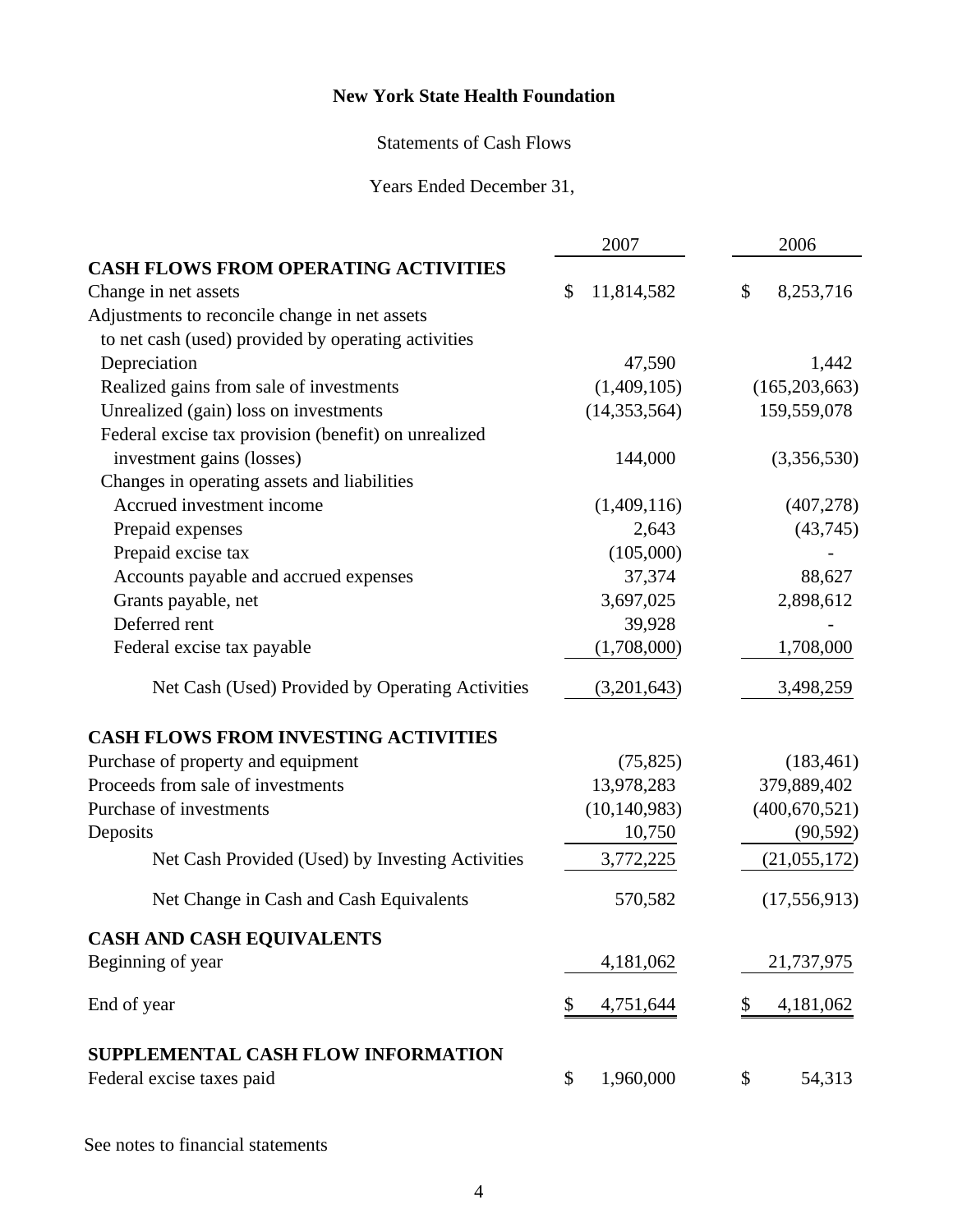Notes to Financial Statements

#### **1. Organization**

New York State Health Foundation, formerly The New York Charitable Asset Foundation, (the "Foundation") is a New York not-for-profit corporation organized on October 25, 2002 under section  $501(c)(3)$  of the Internal Revenue Code to pursue tax-exempt charitable purposes. The Foundation was formed as part of the conversion of Empire HealthChoice, Inc. (doing business as Empire Blue Cross & Blue Shield) to a for-profit corporation. Pursuant to the legislation authorizing the conversion, the Foundation received five percent of the stock of WellChoice, the holding company for Empire. The balance of the WellChoice stock was held by the New York Public Asset Fund, a New York State entity. The Foundation participated pro rata in the Initial Public Offering ("IPO") of the stock of WellChoice, in which 20.3% of WellChoice's stock was sold at an initial price of \$25 per share on November 8, 2002. The proceeds of that sale by the Foundation were held in escrow by the N.Y.S. Comptroller until a final court decision which ruled in favor of the Foundation and NYS in connection with litigation relating to the conversion. The balance of the WellChoice shares owned by the Foundation were sold subsequently in market transactions resulting in a realized gain of \$165,203,663 in 2006, which was then invested in exchange traded funds where they remained throughout 2007. The Foundation provides funding and grants for the health care-related needs of residents of the State of New York ("NYS"), including without limitation, (i) expansion of access to health care by extending health insurance coverage to NYS residents who cannot afford to purchase their own coverage or who have coverage that is inadequate to meet their needs, (ii) expansion and enhancement of access to health care by augmenting and creating health care programs that deliver services to populations that are unable to access health care or that improve public health, (iii) augmentation of its other program priorities by supporting programs that inform and educate New York State residents about public health issues and empower communities to address the issues by becoming more effective at identifying and articulating health care needs and implementing solutions, and (iv) conducting any and all lawful activities which may be useful in accomplishing the foregoing purposes.

### **2. Summary of Significant Accounting Policies**

### *Basis of Presentation*

Classification of the Foundation's net assets and its income and expenses are based on the existence or absence of donor imposed restrictions. At December 31, 2007 and 2006, all net assets of the Foundation were considered to be unrestricted.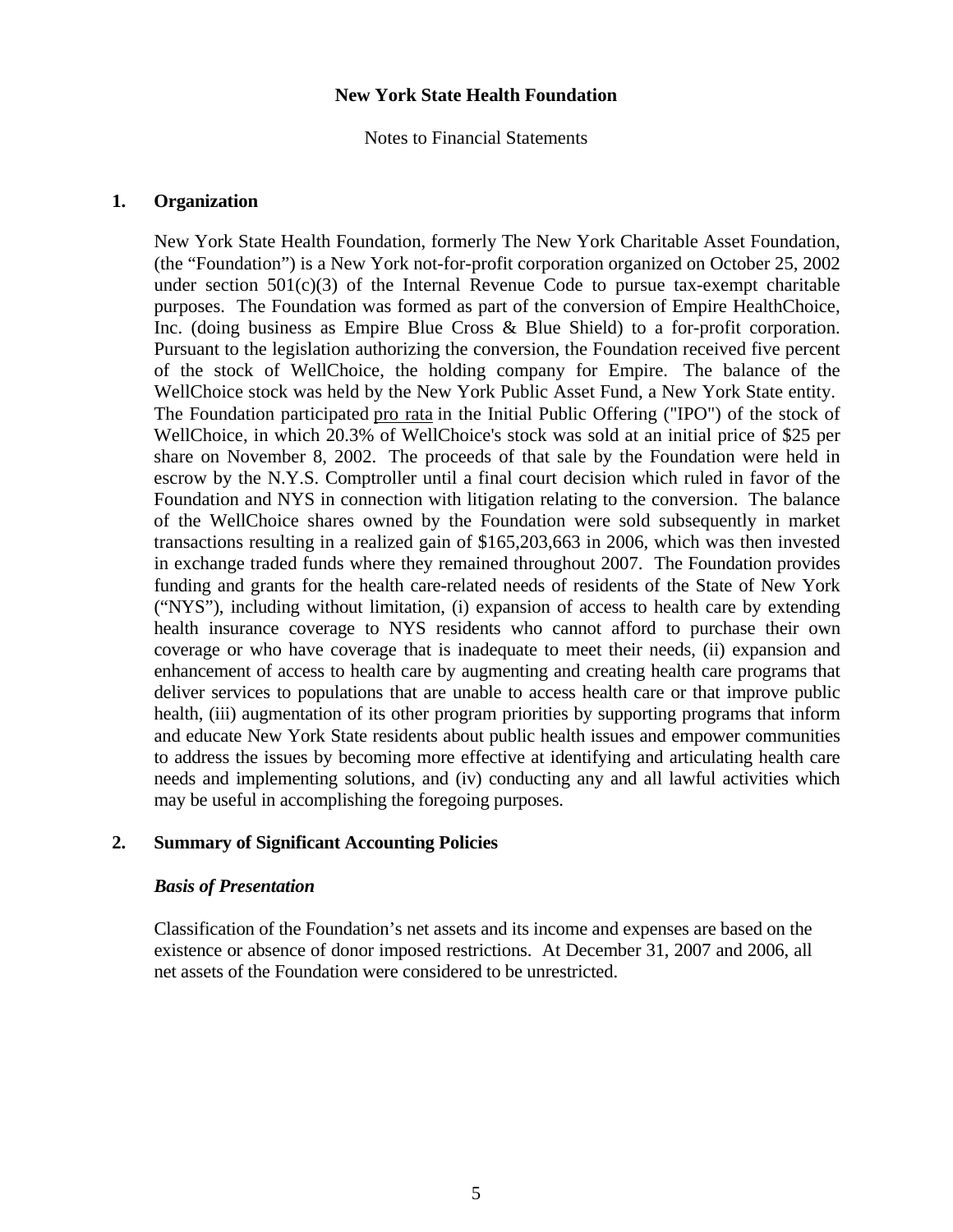Notes to Financial Statements

## **2. Summary of Significant Accounting Policies (continued)**

### *Use of Estimates*

The preparation of financial statements in conformity with accounting principles generally accepted in the United States of America requires the use of estimates and assumptions that affect the reported amounts of assets, liabilities and disclosures at the date of the financial statements and the reported amounts of revenues and expenses during the reporting period. Actual results could differ from those estimates.

### *Cash and Cash Equivalents*

 Cash and cash equivalents consist of checking and money market accounts The Foundation considers all highly liquid debt instruments purchased with an initial maturity of three months or less to be cash equivalents

## *Investments*

 Investments in marketable securities are valued at their fair values in the statement of financial position. Unrealized gains and losses are included in the statement of activities.

## *Property and Equipment*

 Property and equipment are carried at cost and are depreciated using the straight-line method over the estimated useful life of the assets.

### *Grants*

 The liability for grants and project appropriations payable is recognized when specific grants are authorized by the Board of Directors and the recipients have been notified.

### **3. Concentrations of Credit Risk**

 The Foundation's financial instruments that are potentially exposed to concentration of credit risk consist of cash, cash equivalents and investments. The Foundation places its cash and cash equivalents with quality financial institutions. The Foundation invests in corporate stocks and bonds of financially strong companies. At times, cash balances may be in excess of FDIC insurance limit. The Foundation routinely assesses the financial strength of its cash, cash equivalents and investment portfolio. As a consequence, concentrations of credit risk are limited.

### **4. Reclassification**

 Certain amounts in the December 31, 2006 financial statements have been reclassified for comparative purposes only.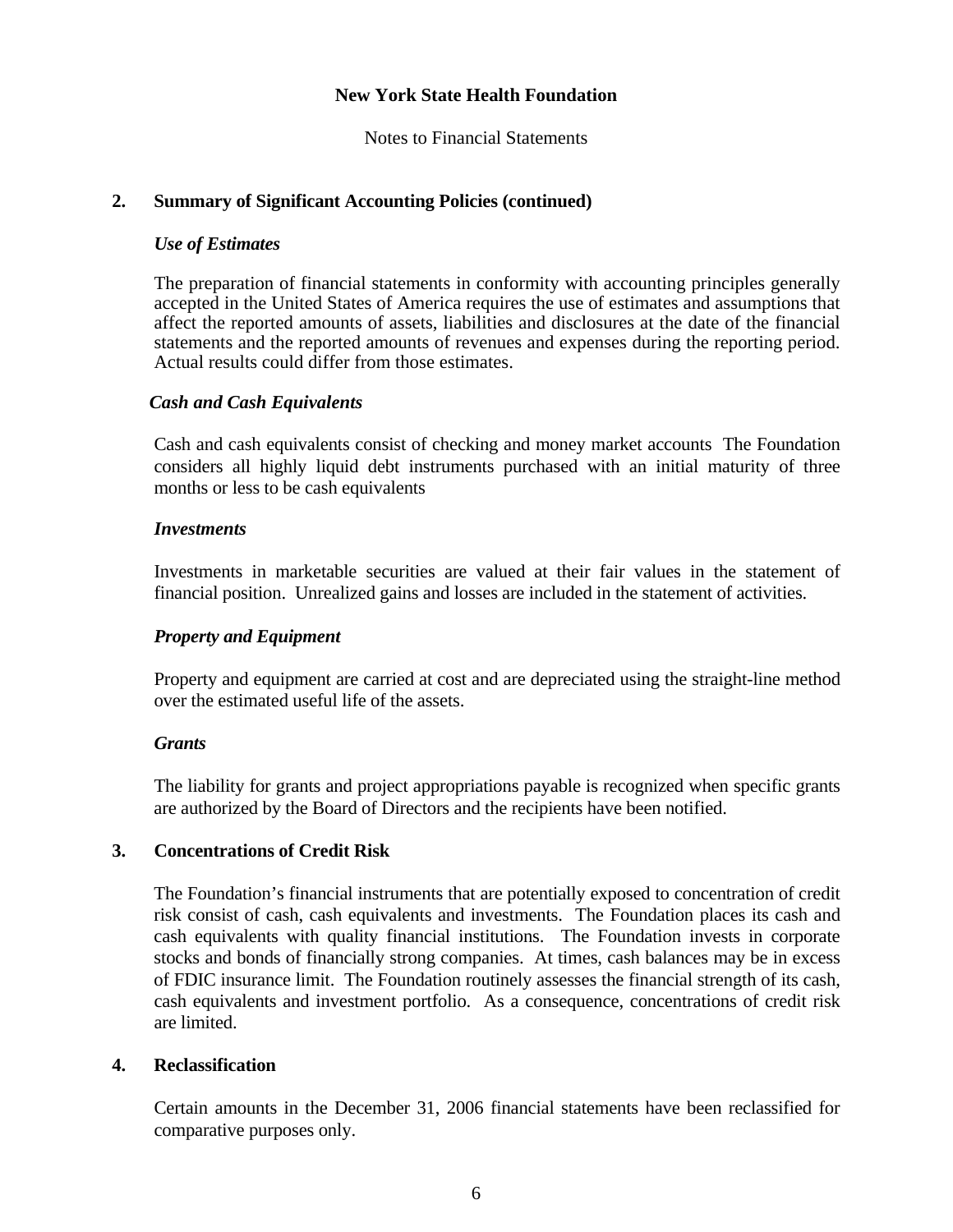Notes to Financial Statements

#### **5. Property and Equipment**

Property and equipment consists of the following as of December 31, 2007 and 2006:

|                                | 2007 |         | 2006          |  |
|--------------------------------|------|---------|---------------|--|
| Furniture and equipment        | \$   | 221,786 | \$<br>183,461 |  |
| Leasehold Improvements         |      | 37,500  |               |  |
|                                |      | 259,286 | 183,461       |  |
| Less: accumulated depreciation |      | 49,032  | 1,442         |  |
|                                | \$   | 210,254 | 182,019       |  |

#### **6. Investments**

Investments at December 31, 2007 and 2006 consist of the following:

|                                                           | 2007                        | 2006                        |
|-----------------------------------------------------------|-----------------------------|-----------------------------|
| Marketable Equities<br><b>US Treasury Bonds and Notes</b> | \$87,987,300<br>206,854,632 | \$91,489,072<br>191,427,491 |
|                                                           | \$294,841,932               | \$282,916,563               |

## **7. Federal Excise Tax**

The Foundation is exempt from Federal income taxes under Section  $501(c)(3)$  and  $509(a)$  of the Internal Revenue Code and has been further classified as a "private foundation." The Foundation is subject to an excise tax on its net investment income.

 Excise taxes consist of two components: current taxes based upon net investment income and deferred taxes which arise from the difference between the tax cost of the investments and the fair market value. For the year ended December 31 Federal excise tax (expense) benefit consisted of the following:

|          | 2007            | 2006          |
|----------|-----------------|---------------|
| Current  | (45,232)<br>\$. | \$(1,759,614) |
| Deferred | (144,000)       | 3,356,530     |
|          | (189, 232)      | 1,596,916     |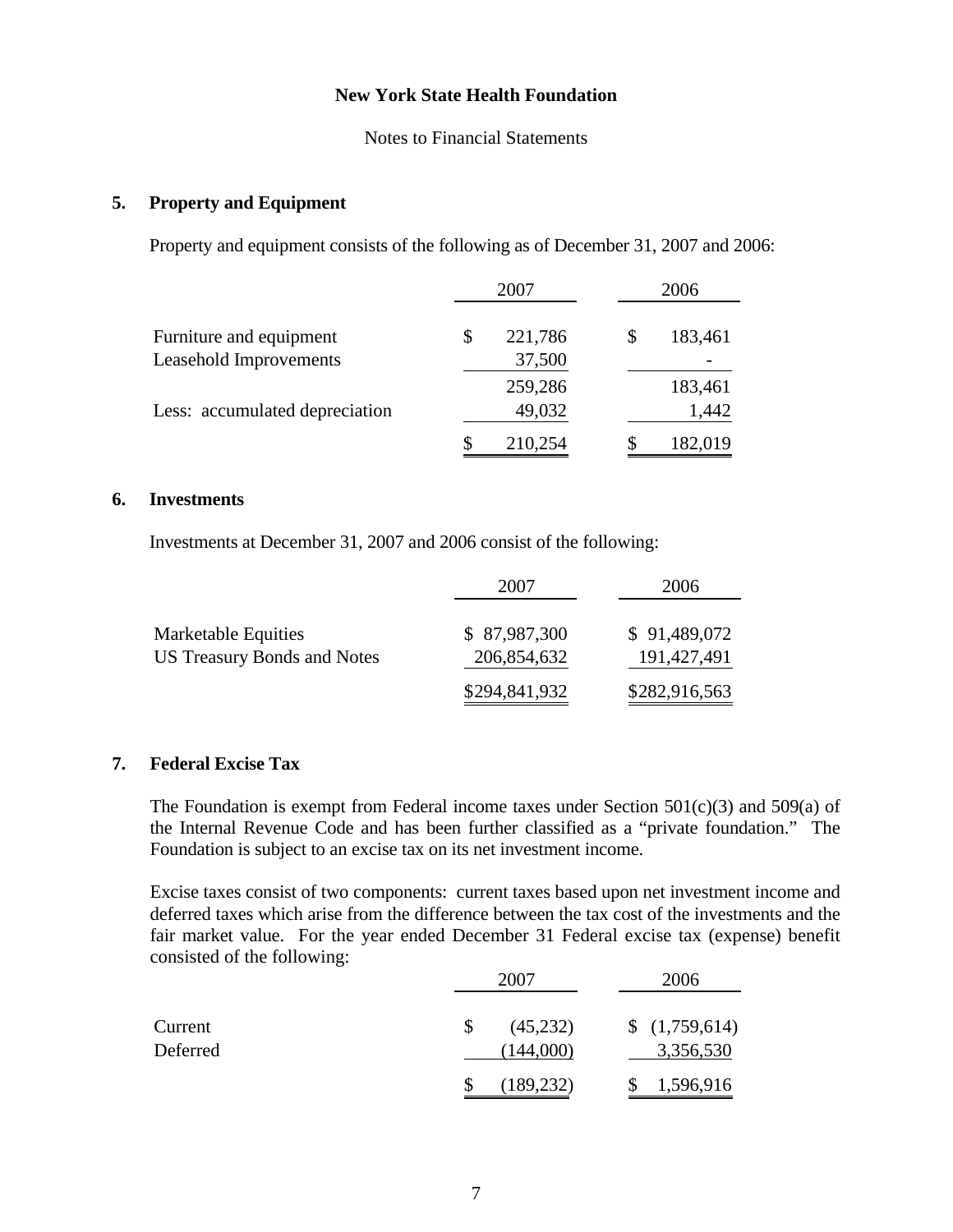Notes to Financial Statements

#### **8. Grants Payable**

 The Foundation has entered into grant commitments with certain organizations. Payments to these organizations at December 31, 2007 and 2006 are to be made as follows:

|                              | 2007      | 2006      |  |
|------------------------------|-----------|-----------|--|
| Less than one year           | 5,297,821 | 2,217,020 |  |
| One to three years           | 1,399,262 | 742,880   |  |
|                              | 6,697,083 | 2,959,900 |  |
| Less: present value discount | 101,446   | 61,288    |  |
| Grants payable, net          | 6,595,637 | 2,898,612 |  |

 To reflect the time value of money, grants payable as of December 31, 2007 and 2006 were discounted to their present value using the prime rate of 7.25% and 8.25%, respectively.

#### **9. Retirement Plan**

The Foundation maintains a 403(b) defined contribution plan, which covers all employees. The Foundation matches an employee contribution up to 5% of their annual salary. The Foundation made contributions totaling \$28,677 and \$22,433 to the plan for 2007 and 2006, respectively.

#### **10. Commitments**

 The Foundation has a lease agreement for its current New York City office space that expires in 2012. In connection with the lease, the Foundation gave the landlord a deposit of \$54,842. The future minimum rental payments under this lease agreement are:

| 2008 | \$<br>224,458 |
|------|---------------|
| 2009 | 229,678       |
| 2010 | 235,028       |
| 2011 | 240,512       |
| 2012 | 41,022        |
|      | \$<br>970,698 |

Rent expense totaled \$216,556 and \$37,938 for 2007 and 2006, respectively.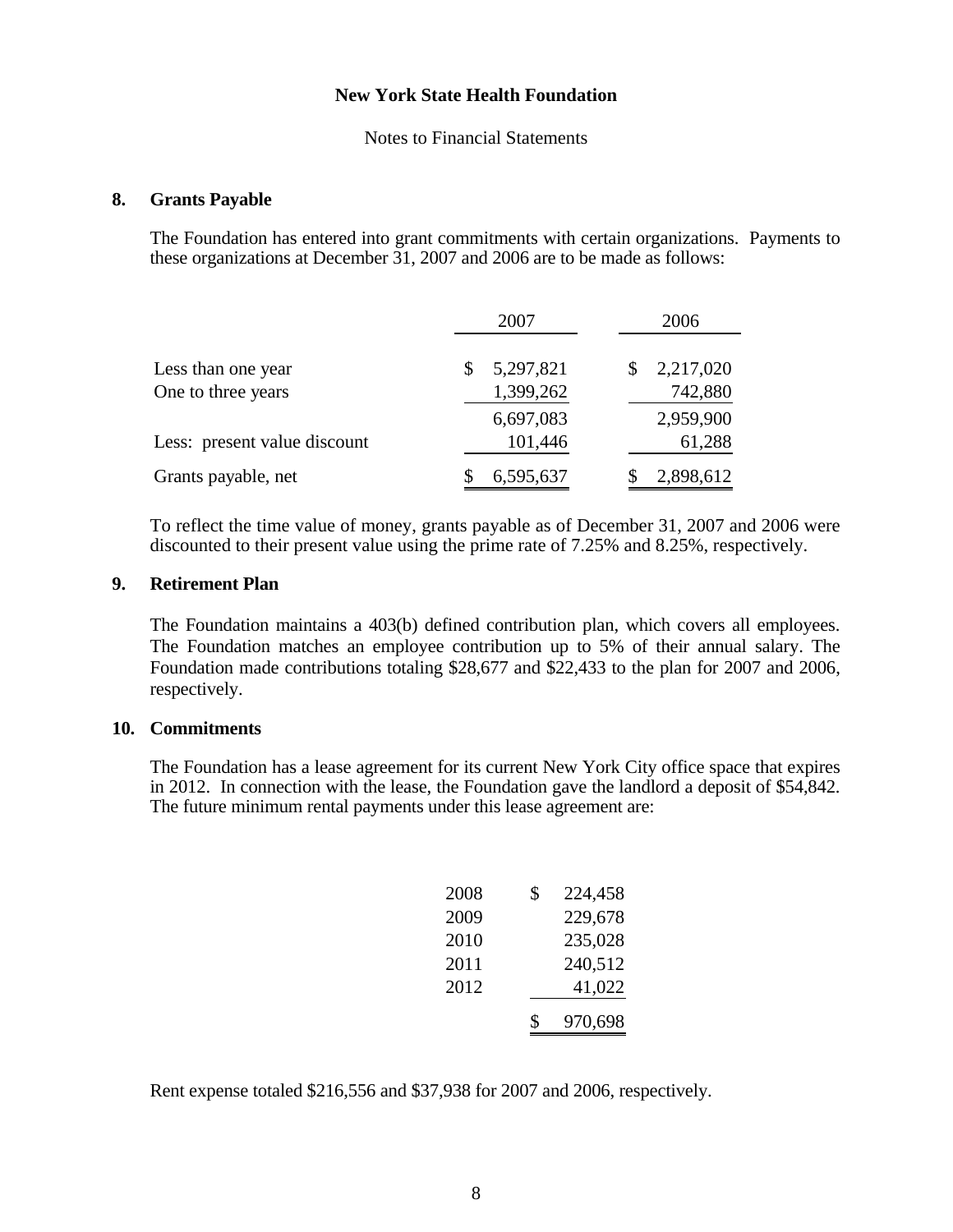Supplemental Information

December 31, 2007